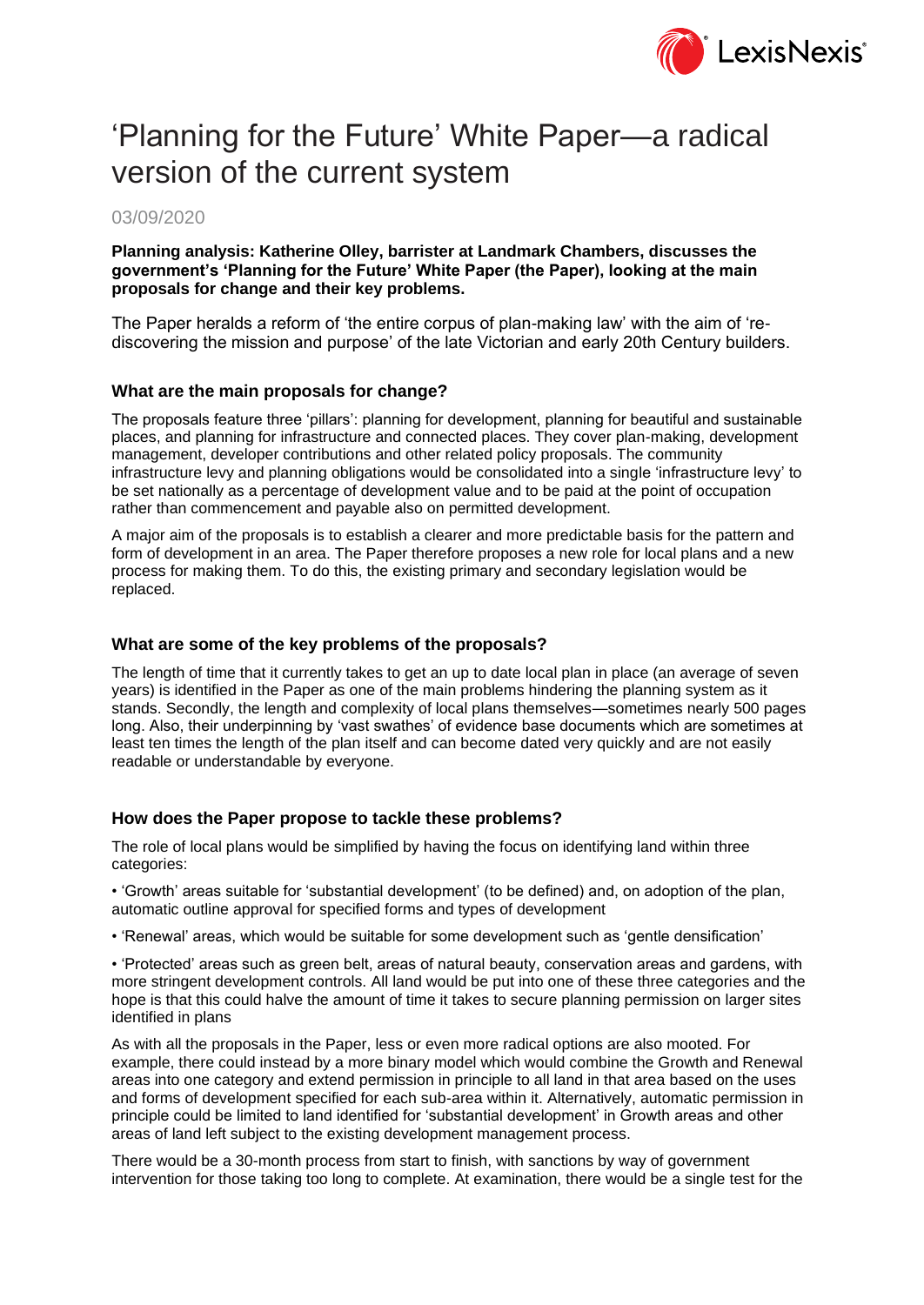

Inspector of 'sustainable development'. Sustainability appraisal, strategic environmental assessment and the duty to cooperate would all be abolished. There would be a five stages in total, comprised of a call for suggestions for the areas to be placed within the three categories of Growth, Renewal and Protected, a 12-month period for the local planning authorities (LPAs) to draw up its proposed plan and produce the evidence necessary to inform and justify it, a six-week stage for submission to the Secretary of State with a statement of reasons and publication for public comment, a nine-month period for the planning inspector to consider whether the three categories shown were sustainable as per the new test, and finally a six-week period leading to adoption.

#### **What are the most radical and fundamental ideas put forward?**

Undoubtedly, the automatic grant of planning permission on adoption of a local plan for all the uses listed as appropriate in a Growth area. The rules for development would be set by the plan itself rather than through a separate application process, albeit matters of detail would still be delegated to officers as matters of professional planning judgment. Similarly, following the theme that local plans should set clear rules rather than general policies for development, the proposal that all development management policies would be set out in national policy rather than in each individual local plan. This would achieve the scaling back of the detail and duplication contained in local plans and hopefully encourage a much greater focus on design quality at the local level. In terms of the reduction in size of a plan as compared to the present, by 'at least two thirds' is the expectation. The plan would be 'stripped right back' to a map, a key, and text.

Other points to note are the emphasis on faster decision-making, with the time limits of eight or 13 weeks from validation to determination being firm, rather than aspirational and subject to extension, and possibly incentivised by providing for the automatic refund of the planning fee for applications not determined within the time limit or even deemed permission. Neighbourhood plans would be retained as an important means of community input and an important tool in helping to 'bring democracy forward' in the planning process, another key theme of the Paper, calling as it does for a radical and profound re-invention of the 'ambition, depth and breadth' with which LPAs engage with communities as they consult on local plans. The concept could be extended or adapted so as to cover even very small areas such as individual streets. There would be a new standard method (in relation to which there is a separate consultation ongoing) for establishing housing requirement figures, which would differ from the current system of local housing need in that it would be binding, in order to drive greater land release. The Housing Delivery Test and the presumption in favour of sustainable development would remain as part of the new system. The power of the Secretary of State to call in decisions would remain, as would the right of appeal for applicants against local planning authority decisions, but the hope is expressed that the greater certainty injected into the system generally would result in the need for fewer appeals to be considered by the Planning Inspectorate. There may be an automatic rebate of the planning application fee in the case of a successful appeal.

In terms of how likely it is that the proposed changes will be implemented as proposed, of course it cannot yet be known how many of the proposals will persist in their current form after the consultation process. However, government appetite would appear to be very strong, and it is notable that the Prime Minister himself wrote the foreword to the Paper. Reaction to the philosophy behind the Paper has also generally been positive and the proposals, if enacted in their current form, surely stand a good chance of meeting their stated aim of simplifying the planning system and making it more fit for purpose. The questions that have so far arisen in the industry have rightly focused on how the detail of the proposals will be worked out in practice. For example, how LPAs might resource a significantly increased front-loading of the system. The aim of the Paper was not to set out the detail but to focus on 'big ideas about big things'. Change will in any event be a significant way down the road, and it is clear that there can be no 'downing of tools' in the meantime in terms of development management and plan-making.

*Interviewed by Marie-Gabrielle Williams.*